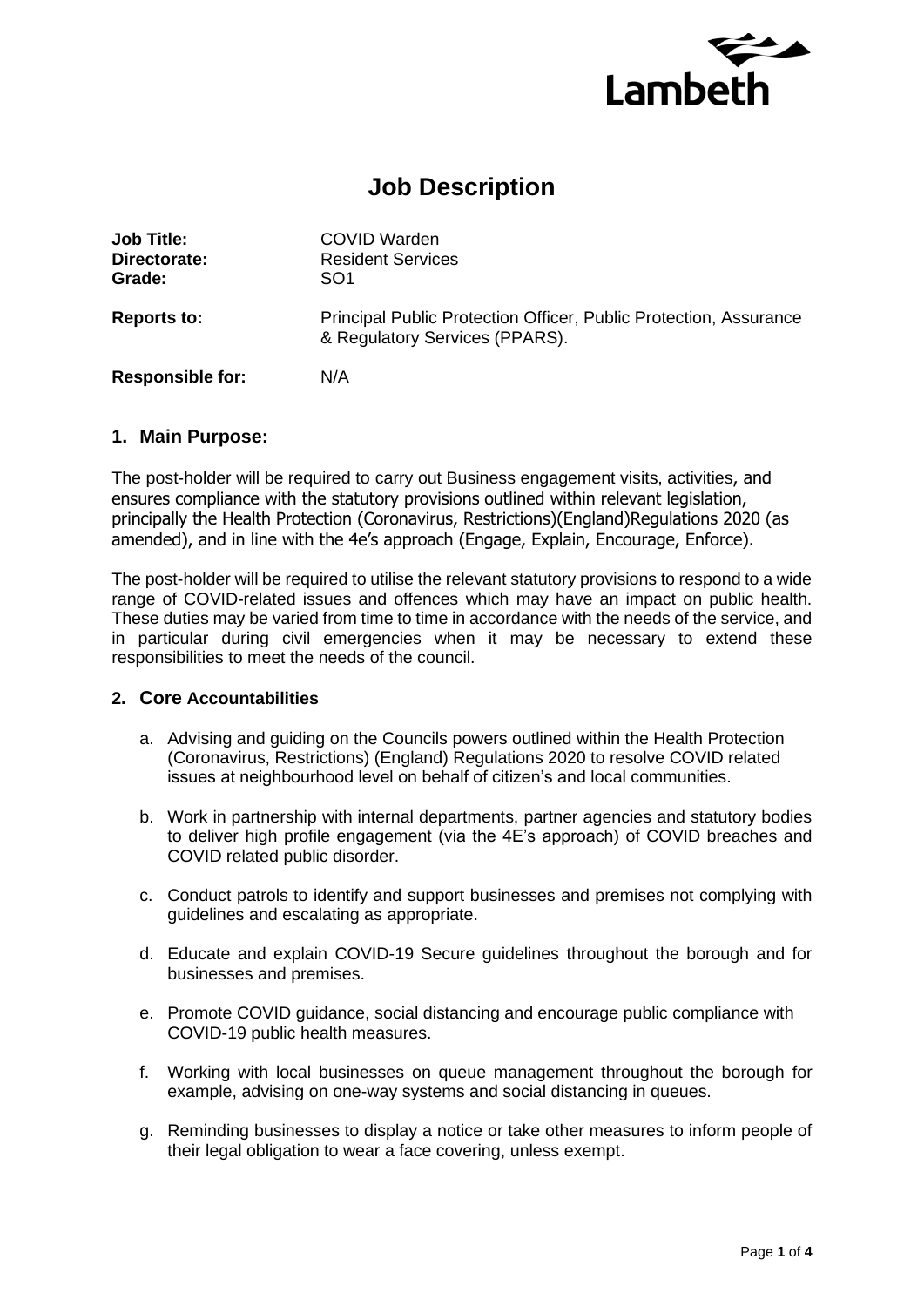

- h. Encouraging social distancing in busy night-life areas.
- i. Investigate all COVID complaints including rule of 6, curfew and social distancing breaches.
- j. Ensure that a customer satisfaction-based approach towards problem solving.
- k. Participate in localised and boroughwide operations, providing reassurance for local communities.
- l. Produce high quality reports that will be used in prosecution statements, case files, statutory notices, warning letters and educational material to support Council action to tackle offending behaviour.
- m. Act as a professional witness in support of any legal action taken by the Council to address offending behaviour or non-compliance with statutory regulations.
- n. Deliver planned 'out of hours' monitoring, enforcement and case management activity as directed by the Principal Public Protection Officer or Public Protection Operations Manager.
- o. To undertake routine patrols to identify, log, inspect and investigate instances of noncompliance with the Health Protection (Coronavirus, Restrictions) (England) Regulations 2020.
- p. Work flexibly in undertaking the duties and responsibilities of the post as directed by the Principal Public Protection Officer or Public Protection Operations Manager, the post holder should be prepared to work outside of normal hours, including attending evening operations and occasional weekend working.
- q. Take responsibility, relevant to the post, for ensuring that Council statutes and government legislation are upheld. This includes, amongst others, Management Compliance Charter, Environmental Policy, Data Protection Act, Race Equality Action Plan, Quality Assurance Plan, Health & Safety, Sustainable Construction and Recycling.
- r. Carry out the duties of the post in accordance with the Data Protection Act, the Computer Misuse Act, the Health and Safety at Work Act, and other relevant legislation, as well as Council policies, procedures, standing orders and financial regulations.
- s. Take responsibility, appropriate to the post for tackling racism and promoting good race, ethnic and community relations.
- t. The post holder's decision-making authority is determined by Council policy and procedures.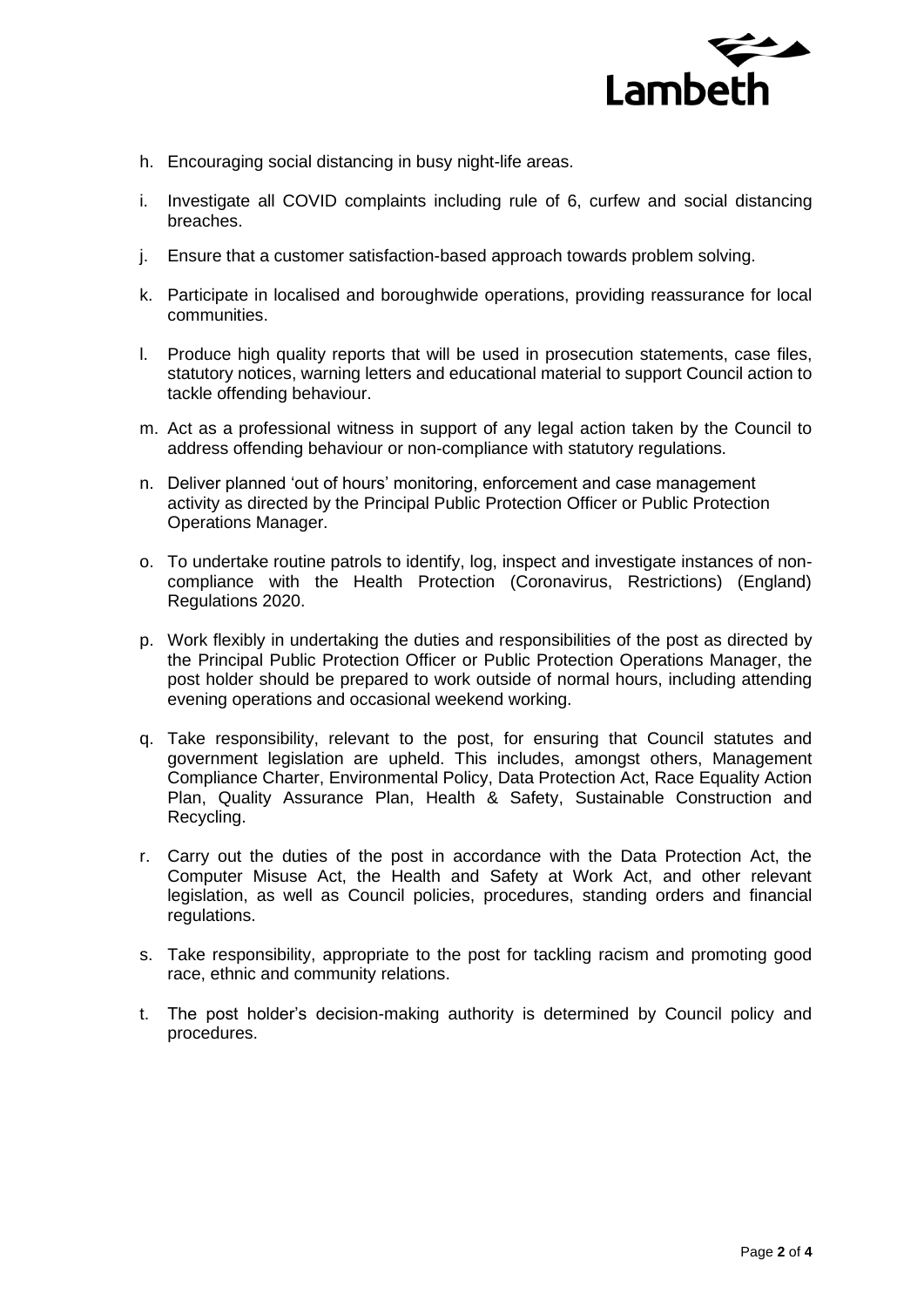

## **Person Specification**

### **Job Title: COVID WARDEN**

**Note**: It is essential that in your written supporting statement you give evidence or examples of your proven experience in each of the short-listing Criteria marked Application (A) You should expect that all areas listed below will be assessed as part of the interview and assessment process should you be shortlisted.

If you are applying under the Disability Confident scheme, you will need to give evidence or examples of your proven experience in the areas marked with  $\checkmark$  on the person specification when you complete the application form.

| <mark>꼬</mark> ळ disability  <br><b>I</b> confident l |  |
|-------------------------------------------------------|--|
| <b>EMPLOYER</b>                                       |  |

|     | <b>Professional Qualifications</b>                                                                              | <b>Shortlisting</b><br><b>Criteria</b> |
|-----|-----------------------------------------------------------------------------------------------------------------|----------------------------------------|
| PQ1 | Hold a full UK or EU manual driving licence and maintain such licence<br>throughout the duration of employment. | A✓                                     |

|                | <b>Key Knowledge</b>                                                                                                                                                                | <b>Shortlisting</b><br><b>Criteria</b> |
|----------------|-------------------------------------------------------------------------------------------------------------------------------------------------------------------------------------|----------------------------------------|
| <b>K1</b>      | Knowledge of relevant current COVID issues affecting local government in<br>London.                                                                                                 | A✓                                     |
| K <sub>2</sub> | Sound understanding of IT systems such as MS Office (Word, Teams,<br>Excel and Outlook) and must have an understanding of current technology<br>e.g. be able to use a Tablet/ iPad. | $A \checkmark$                         |

|                | <b>Relevant Experience</b>                                                                                                                                                                         | <b>Shortlisting</b><br><b>Criteria</b> |
|----------------|----------------------------------------------------------------------------------------------------------------------------------------------------------------------------------------------------|----------------------------------------|
| E <sub>1</sub> | Knowledge of the relevant legislative framework, including working<br>knowledge of the provisions outlined within the Health Protection<br>(Coronavirus, Restrictions) (England) Regulations 2020. | A $\checkmark$                         |
| E2             | Demonstrable experience of working with<br>partners across voluntary, statutory, community and business sectors.                                                                                   |                                        |